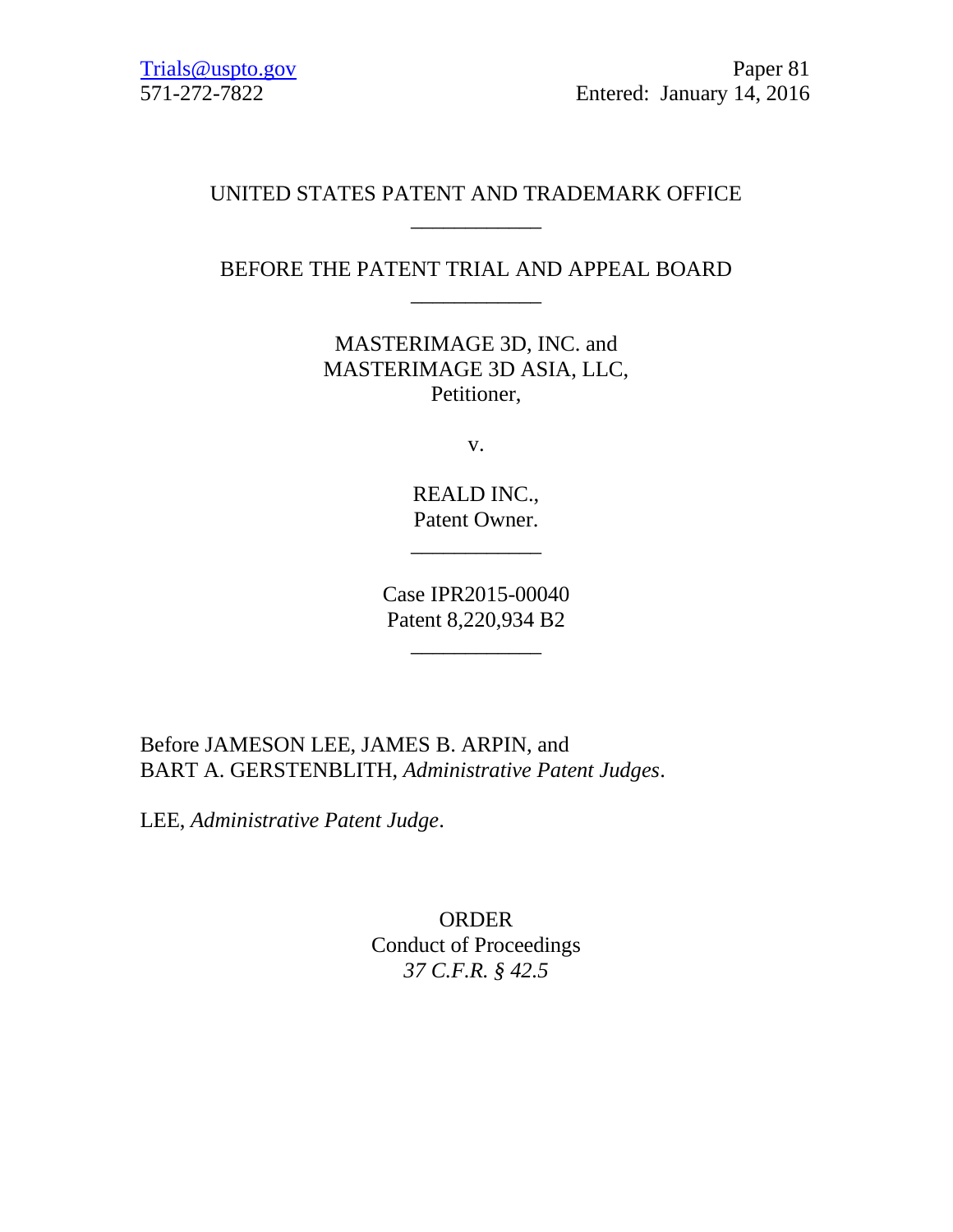l

## Introduction

Since December 2015, Patent Owner filed two papers titled "Patent Owner's Supplemental Mandatory Notice Pursuant to 37 C.F.R. § 42.8," one on December 19, 2015 (Paper 76), and one on January 11, 2016 (Paper 79). Filed with the first is a "copy" of a public version of a "Notice Regarding Initial Determination on Violation of Section 337 and Recommended Determination on Remedy and Bonding" (Exhibit 2045) issued by Administrative Law Judge Essex in a related proceeding before the United States International Trade Commission.<sup>1</sup> Filed with the second is a "full copy" of Judge Essex's "Initial Determination on Violation of Section 337 and Recommended Determination on Remedy and Bond" (Exhibit 2046). In response to the first submission, Petitioner filed its own "Petitioner's Supplemental Mandatory Notice Pursuant to 37 C.F.R. § 42.8" (Paper 78) on December 22, 2015, identifying and discussing the Initial Determination. In connection with these filings, Patent Owner filed updated exhibit lists on December 19, 2015, and January 11, 2016. Papers 77, 80.

#### Discussion

Patent Owner has misused the filing of a Mandatory Notice under 37 C.F.R. § 42.8(b)(2) with regard to related matters by specifically highlighting and discussing the substantive contents of Judge Essex's Initial Determination. The first filing of that nature, on December 19, 2015,

<sup>&</sup>lt;sup>1</sup> The related proceeding is *In the Matter of Certain Three-Dimensional Cinema Systems and Components Thereof*, Inv. No. 337-TA-939, and one of the involved patents is U.S. Patent No. 8,220,934.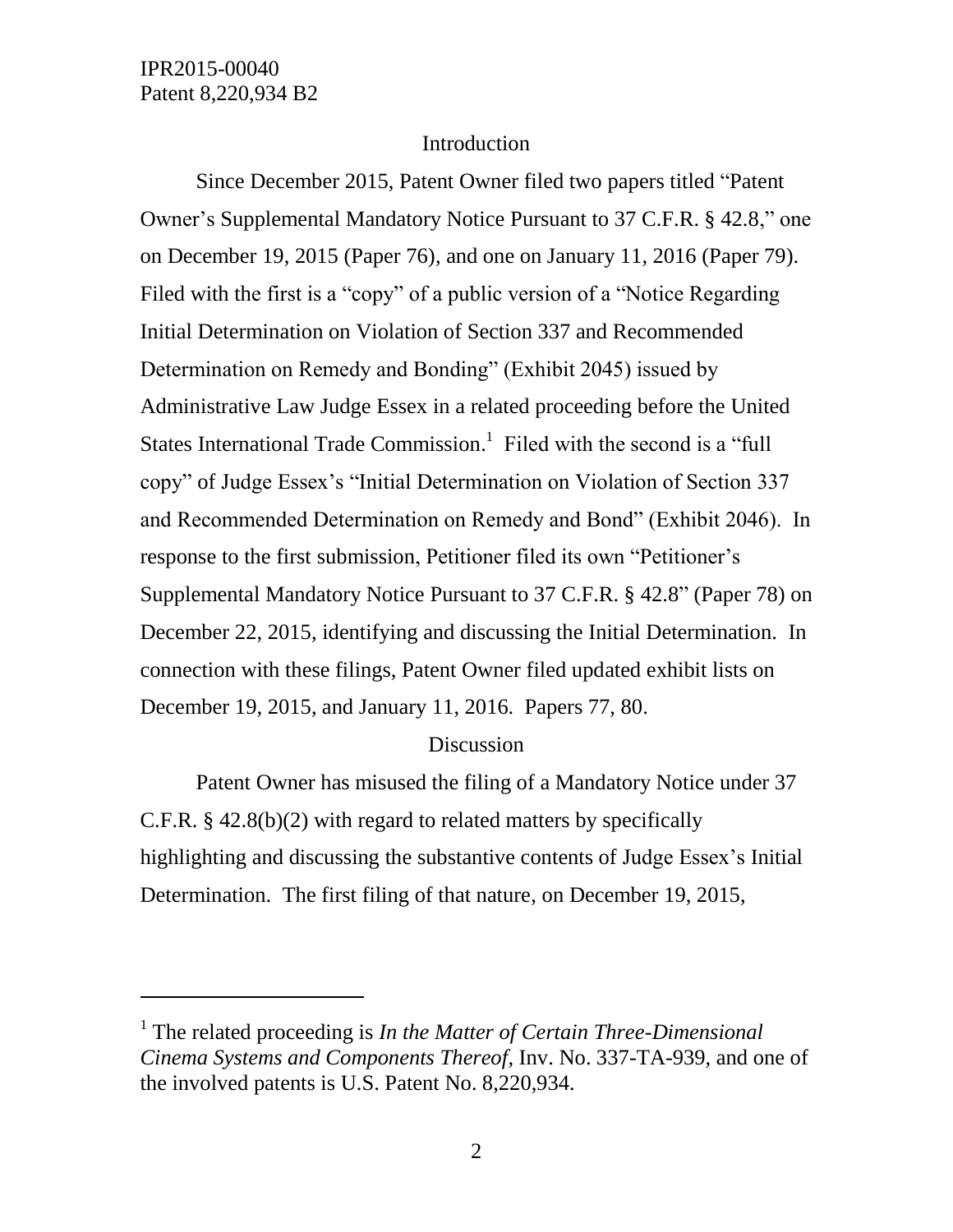triggered Petitioner to engage in the same on December 22,  $2015<sup>2</sup>$  An appropriate notice simply would have noted that Judge Essex had issued an Initial Determination in the related proceeding involving U.S. Patent No. 8,220,934. Patent Owner should not have turned the Mandatory Notice into a briefing opportunity to advocate the conclusion it urges in the matters pending before the Board. And the Notice of, and copy of, the Initial Determination should not have been filed without prior Board authorization.

#### Order

It is

l

ORDERED that Patent Owner's Supplemental Mandatory Notices (Papers 76 and 79), updated exhibit lists (Papers 77 and 80), and Exhibits 2045 and 2046 constitute unauthorized papers and are expunged;

FURTHER ORDERED that Petitioner's Supplemental Mandatory Notice (Paper 78) constitutes an unauthorized paper and is expunged; and

FURTHER ORDERED that a joint conference call is scheduled for January 20, 2016, at 1:00 PM ET, to discuss the matter of mandatory notices as they pertain to a related proceeding (a dial-in number with a passcode will be provided to the parties by the Board's administrative staff prior to that time).

 $2^2$  Petitioner questioned the propriety of Patent Owner's submission. Paper 78.